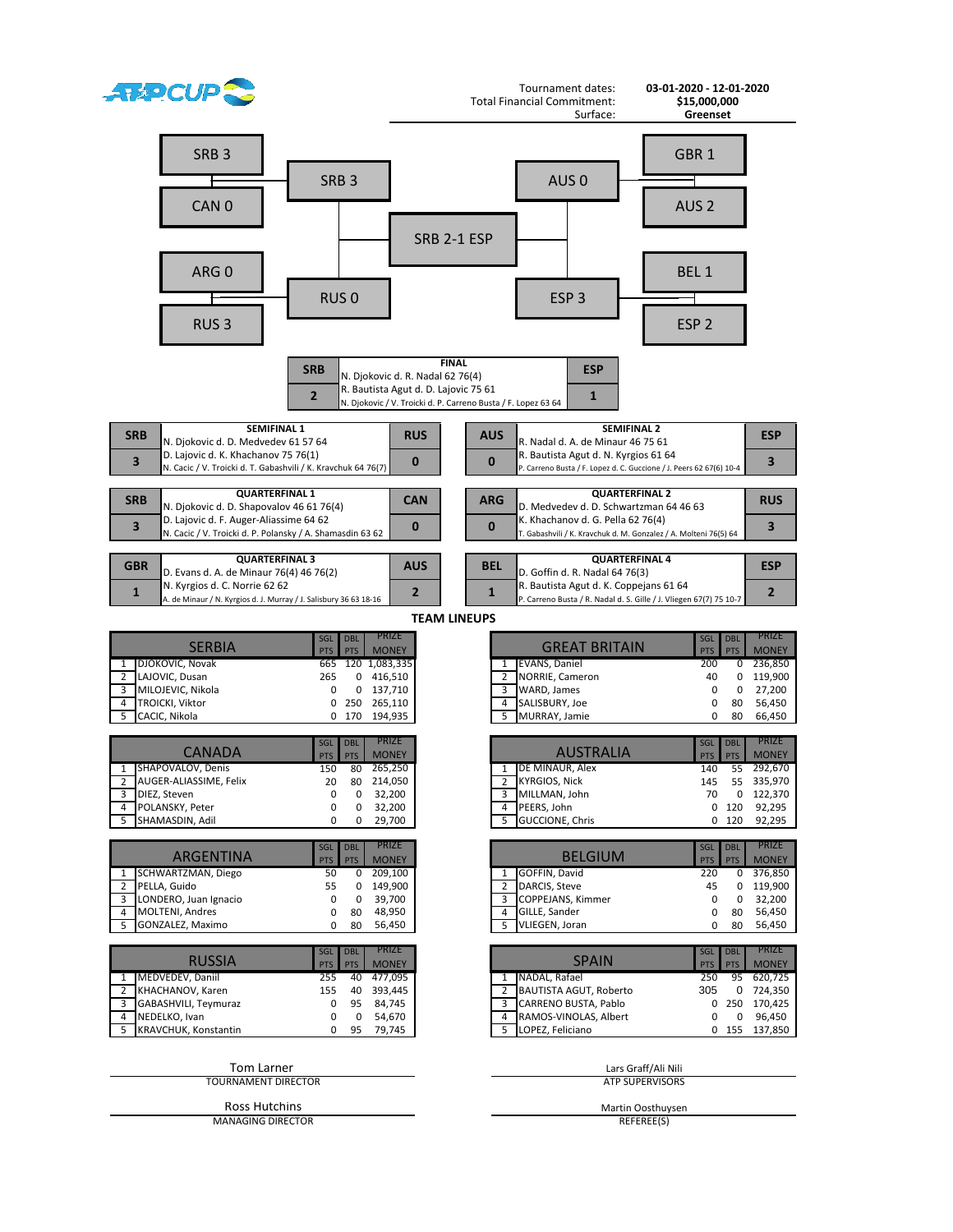

Tournament dates: **03-01-2020 - 12-01-2020** Surface: **Greenset**

|                | <b>Brisbane</b><br><b>GROUP A - STANDINGS</b> | <b>SRB</b> | <b>RSA</b> | <b>FRA</b> | <b>CHI</b> | <b>TIES</b><br>W-L | <b>MATCHES</b><br>W-L | <b>SETS</b><br>W-L | <b>SETS</b><br>℅ | <b>GAMES</b><br>W-L | <b>GAMES</b><br>% |
|----------------|-----------------------------------------------|------------|------------|------------|------------|--------------------|-----------------------|--------------------|------------------|---------------------|-------------------|
|                | <b>SERBIA</b>                                 |            | $3-0$      | $2 - 1$    | $2 - 1$    | $3 - 0$            | $7-2$                 | $15 - 6$           | 71.43            | 114-92              | 55.34             |
|                | <b>SOUTH AFRICA</b>                           | $0 - 3$    |            | $2 - 1$    | $3-0$      | $2 - 1$            | $5 - 4$               | $12 - 10$          | 54.55            | 102-101             | 50.25             |
| $\overline{3}$ | <b>FRANCE</b>                                 | $1 - 2$    | $1 - 2$    |            | $2 - 1$    | $1 - 2$            | $4 - 5$               | $10 - 13$          | 43.48            | 110-110             | 50.00             |
| $\overline{4}$ | <b>CHILE</b>                                  | $1 - 2$    | $0 - 3$    | $1 - 2$    |            | $0 - 3$            | $2 - 7$               | $6 - 14$           | 30.00            | 81-104              | 43.78             |

# **TIE RESULTS .**

| <b>FRANCE</b>                            | 2 - 1       | <b>CHILE</b>                            |
|------------------------------------------|-------------|-----------------------------------------|
| Monfils, Gael                            | 6375        | Garin, Cristian                         |
| Paire, Benoit                            | 67(3) 63 63 | Jarry, Nicolas                          |
| Mahut, Nicolas / Roger-Vasselin, Edouard | 57 26       | <b>Garin, Cristian / Jarry, Nicolas</b> |

| <b>SERBIA</b>                     | 3 - 0        | <b>SOUTH AFRICA</b>             |
|-----------------------------------|--------------|---------------------------------|
| Djokovic, Novak                   | 76(5) 76(6)  | Anderson, Kevin                 |
| Lajovic, Dusan                    | 36 76 (4) 63 | Harris, Llovd                   |
| Cacic. Nikola / Troicki. Viktor I | 63 62        | Klaasen, Raven / Roelofse, Ruan |

| <b>SOUTH AFRICAL</b>              | 3 - 0      | <b>CHILE</b>                     |
|-----------------------------------|------------|----------------------------------|
| Anderson, Kevin                   | 60 63      | Garin, Cristian                  |
| Harris, Lloyd                     | 64 64      | Jarry, Nicolas                   |
| Klaasen. Raven / Roelofse. Ruan I | 16 63 10-7 | Garin, Cristian / Jarry, Nicolas |

| <b>SERBIA</b>                     |               | <b>FRANCE</b>                            |
|-----------------------------------|---------------|------------------------------------------|
| Djokovic, Novak                   | 63 62         | Monfils, Gael                            |
| Lajovic, Dusan                    | 26 76(6) 46   | Paire. Benoit                            |
| Diokovic, Novak / Troicki, Viktor | 63 67(5) 10-3 | Mahut, Nicolas / Roger-Vasselin, Edouard |

| SERBIAI                         | 2 - 1    | <b>CHILE</b>                       |
|---------------------------------|----------|------------------------------------|
| Djokovic, Novak                 | 63 63    | Garin, Cristian                    |
| Lajovic, Dusan                  | 62 76(3) | Jarry, Nicolas                     |
| Cacic, Nikola / Troicki, Viktor | 36 67(2) | Jarry, Nicolas / Tabilo, Alejandro |

| <b>FRANCE</b>                            | 1 - 2          | <b>SOUTH AFRICA</b>             |
|------------------------------------------|----------------|---------------------------------|
| Paire. Benoit                            | 62 67(1) 67(5) | Anderson, Kevin                 |
| Simon, Gilles                            | 26 62 62       | Harris, Llovd                   |
| Mahut, Nicolas / Roger-Vasselin, Edouard | 3646           | Klaasen. Raven / Roelofse. Ruan |

| <b>SERBIA</b>              | <b>SGL</b><br>PTS | <b>DBL</b><br><b>PTS</b> | PRIZE<br><b>MONEY</b>        | <b>FRANCE</b>                    | SGL<br><b>PTS</b> | <b>DBL</b><br><b>PTS</b> |
|----------------------------|-------------------|--------------------------|------------------------------|----------------------------------|-------------------|--------------------------|
| DJOKOVIC, Novak            | 665               |                          | 120 1,083,335                | <b>MONFILS, Gael</b><br>1        | 35                |                          |
| LAJOVIC, Dusan             | 265               | 0                        | 416,510                      | PAIRE, Benoit<br>2               | 60                |                          |
| MILOJEVIC, Nikola<br>3     | $\Omega$          | 0                        | 137,710                      | SIMON, Gilles<br>3               | 25                |                          |
| TROICKI, Viktor            | 0                 | 250                      | 265,110                      | MAHUT, Nicolas<br>4              | <sup>0</sup>      |                          |
| CACIC, Nikola              | 0                 | 170                      | 194,935                      | ROGER-VASSELIN, Edouard<br>5     |                   |                          |
|                            |                   |                          |                              |                                  |                   |                          |
| <b>SOUTH AFRICA</b>        | SGL<br><b>PTS</b> | <b>DBL</b><br><b>PTS</b> | <b>PRIZE</b><br><b>MONEY</b> | <b>CHILE</b>                     | SGL<br>PTS        | <b>DBL</b><br><b>PTS</b> |
| ANDERSON, Kevin            | 85                | 0                        | 248,500                      | GARIN, Cristian                  | 0                 |                          |
| HARRIS, Lloyd              | 25                | 0                        | 77,300                       | JARRY, Nicolas<br>$\overline{2}$ |                   |                          |
| ROELOFSE, Ruan<br>3        | 0                 | 80                       | 43,950                       | 3<br>TABILO, Alejandro           |                   | 40                       |
| MONTSI, Khololwam<br>4     | 0                 | 0                        | 27,200                       | BARRIOS VERA, Marcelo Tomas<br>4 |                   |                          |
| KLAASEN, Raven             | 0                 | 80                       | 66,450                       | PODLIPNIK-CASTILLO, Hans<br>5    | 0                 |                          |
| <b>Tom Larner</b>          |                   |                          |                              | Lars Graff/Ali Nili              |                   |                          |
| <b>TOURNAMENT DIRECTOR</b> |                   |                          |                              | <b>ATP SUPERVISORS</b>           |                   |                          |
| <b>Ross Hutchins</b>       |                   |                          |                              | Martin Oosthuysen                |                   |                          |

MANAGING DIRECTOR

**TEAM LINEUPS**

|                   | SGL DBL |            | <b>PRIZE</b>      |  |                           | SGL        | <b>DBL</b> | PRIZE        |
|-------------------|---------|------------|-------------------|--|---------------------------|------------|------------|--------------|
| <b>SERBIA</b>     | PTS I   | <b>PTS</b> | <b>MONEY</b>      |  | <b>FRANCE</b>             | <b>PTS</b> | <b>PTS</b> | <b>MONEY</b> |
| DJOKOVIC, Novak   |         |            | 665 120 1,083,335 |  | <b>MONFILS, Gael</b>      |            |            | 249.250      |
| LAJOVIC, Dusan    | 265     |            | 416,510           |  | PAIRE, Benoit             | 60         | 0          | 140.050      |
| MILOJEVIC, Nikola |         |            | 137.710           |  | SIMON, Gilles             | 25         | 0          | 57.450       |
| TROICKI, Viktor   |         | 250        | 265,110           |  | <b>MAHUT, Nicolas</b>     |            |            | 39,850       |
| CACIC, Nikola     |         | 170        | 194.935           |  | 5 ROGER-VASSELIN. Edouard |            |            | 39,850       |

| <b>SOUTH AFRICA</b> | SGL<br><b>PTS</b> | <b>DBL</b><br><b>PTS</b> | <b>PRIZE</b><br><b>MONEY</b> |
|---------------------|-------------------|--------------------------|------------------------------|
| ANDERSON. Kevin     | 85                |                          | 248.500                      |
| HARRIS, Lloyd       | 25                |                          | 77,300                       |
| ROELOFSE, Ruan      |                   | 80                       | 43.950                       |
| MONTSI, Khololwam   |                   |                          | 27,200                       |
| KLAASEN. Raven      |                   | 80                       | 66,450                       |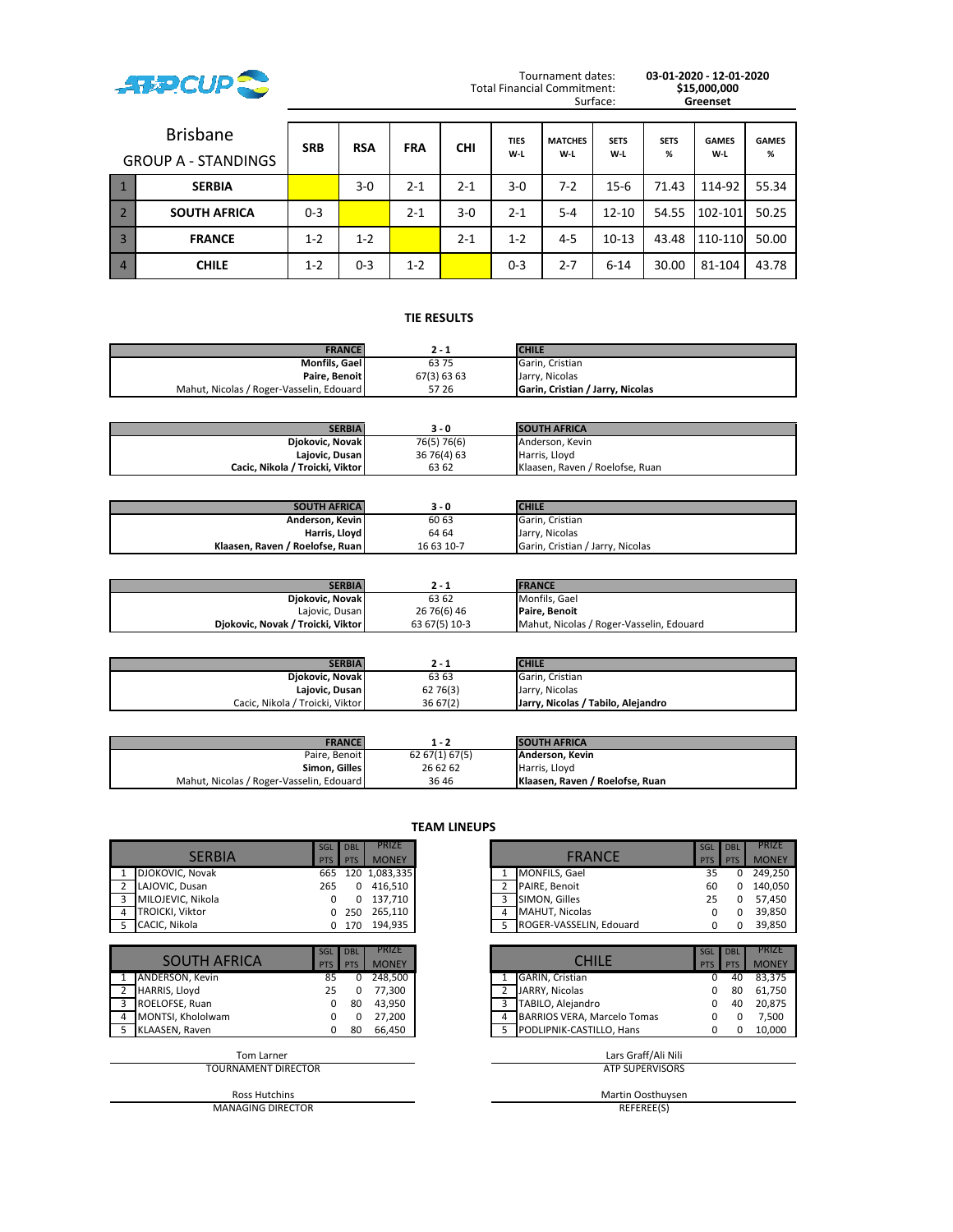

Tournament dates: **03-01-2020 - 12-01-2020** Surface: **Greenset**

|                | <b>Brisbane</b><br><b>GROUP F - STANDINGS</b> | <b>AUS</b> | <b>CAN</b> | <b>GER</b> | <b>GRE</b> | <b>TIES</b><br>$W-L$ | <b>MATCHES</b><br>W-L | <b>SETS</b><br>W-L | <b>SETS</b><br>% | <b>GAMES</b><br>W-L | <b>GAMES</b><br>% |
|----------------|-----------------------------------------------|------------|------------|------------|------------|----------------------|-----------------------|--------------------|------------------|---------------------|-------------------|
|                | <b>AUSTRALIA</b>                              |            | $3-0$      | 3-0        | $3-0$      | $3-0$                | $9 - 0$               | $18 - 5$           | 78.26            | 132-101             | 56.65             |
|                | <b>CANADA</b>                                 | $0 - 3$    |            | $2 - 1$    | $3-0$      | $2 - 1$              | $5 - 4$               | $12 - 8$           | 60.00            | 99-87               | 53.23             |
| $\overline{3}$ | <b>GERMANY</b>                                | $0 - 3$    | $1 - 2$    |            | $2 - 1$    | $1 - 2$              | $3-6$                 | $7 - 13$           | 35.00            | 83-98               | 45.86             |
| $\overline{4}$ | <b>GREECE</b>                                 | $0 - 3$    | $0 - 3$    | $1 - 2$    |            | $0 - 3$              | $1 - 8$               | $5 - 16$           | 23.81            | 86-114              | 43.00             |

# **TIE RESULTS .**

| <b>GREECE</b>                             | 0 - 3       | <b>CANADA</b>                              |
|-------------------------------------------|-------------|--------------------------------------------|
| Tsitsipas, Stefanos                       | 67(6) 67(4) | <b>Shapovalov, Denis</b>                   |
| Pervolarakis, Michail                     | 16 36       | Auger-Aliassime, Felix                     |
| Pervolarakis, Michail / Tsitsipas, Petros | 26 36       | Auger-Aliassime, Felix / Shapovalov, Denis |

| <b>GERMANY</b>                  | 0 - 3       | <b>AUSTRALIA</b>              |
|---------------------------------|-------------|-------------------------------|
| Zverev, Alexander               | 64 67(3) 26 | Ide Minaur. Alex              |
| Struff, Jan-Lennard             | 46 67(4)    | <b>Kyrgios, Nick</b>          |
| Krawietz, Kevin / Mies, Andreas | 3646        | Guccione. Chris / Peers. John |

| CANADAI                                  | $0 - 3$       | <b>AUSTRALIA</b>              |
|------------------------------------------|---------------|-------------------------------|
| Shapovalov, Denis                        | 76(6) 46 26   | de Minaur. Alex               |
| Auger-Aliassime, Felix                   | 46 26         | Millman, John                 |
| Auger-Aliassime, Felix / Shamasdin, Adil | 63 67(3) 8-10 | Guccione, Chris / Peers, John |

| <b>GERMANY</b>                  | 2 - 1       | <b>GREECE</b>                               |
|---------------------------------|-------------|---------------------------------------------|
| Zverev, Alexander               | 1646        | <b>Tsitsipas, Stefanos</b>                  |
| Struff. Jan-Lennard             | 64 61       | Pervolarakis, Michail                       |
| Krawietz, Kevin / Mies, Andreas | 36 63 17-15 | Pervolarakis, Michail / Tsitsipas, Stefanos |

| <b>GERMANY</b>                  | 1 - 2    | <b>CANADA</b>                              |
|---------------------------------|----------|--------------------------------------------|
| Zverev, Alexander               | 26 26    | <b>Shapovalov. Denis</b>                   |
| Struff. Jan-Lennard             | 61 64    | Auger-Aliassime, Felix                     |
| Krawietz, Kevin / Mies, Andreas | 36 67(4) | Auger-Aliassime, Felix / Shapovalov, Denis |

| <b>GREECE</b>                           | 0 - 3             | <b>AUSTRALIA</b>              |
|-----------------------------------------|-------------------|-------------------------------|
| Tsitsipas, Stefanos                     | 67(7) 76(3) 67(5) | <b>Kyrgios, Nick</b>          |
| Pervolarakis, Michail                   | 64 16 67(1)       | Millman, John                 |
| Kalovelonis, Markos / Tsitsipas, Petros | 3646              | Guccione. Chris / Peers. John |

| <b>GERMANY</b>         | SGL<br><b>PTS</b> | <b>DBL</b><br>PTS        | PRIZE<br><b>MONEY</b> | <b>GREECE</b>                           | <b>SGL</b><br><b>PTS</b> | <b>DBL</b><br><b>PTS</b> | <b>PRIZE</b><br><b>MONE</b> |
|------------------------|-------------------|--------------------------|-----------------------|-----------------------------------------|--------------------------|--------------------------|-----------------------------|
| ZVEREV, Alexander      | $\Omega$          | $\Omega$                 | 234,850               | TSITSIPAS, Stefanos                     | 75                       | 0                        | 239,40                      |
| STRUFF, Jan-Lennard    | 70                |                          | 125,050               | PERVOLARAKIS, Michail<br>$\overline{2}$ | 0                        | 0                        | 15,000                      |
| MORAING, Mats<br>3     | <sup>0</sup>      | <sup>o</sup>             | 22,350                | KALOVELONIS, Markos<br>3                | <sup>0</sup>             | 0                        | 7,500                       |
| KRAWIETZ, Kevin<br>4   | 0                 | 40                       | 48,225                | TSITSIPAS, Petros<br>4                  | 0                        | 0                        | 7,500                       |
| MIES, Andreas<br>5     | 0                 | 40                       | 48,225                | SKORILAS, Alexandros<br>5.              | 0                        | 0                        | 7,500                       |
|                        |                   |                          |                       |                                         |                          |                          |                             |
| <b>CANADA</b>          | SGL<br><b>PTS</b> | <b>DBL</b><br><b>PTS</b> | PRIZE<br><b>MONEY</b> | <b>AUSTRALIA</b>                        | <b>SGL</b><br><b>PTS</b> | <b>DBL</b><br><b>PTS</b> | <b>PRIZE</b><br><b>MONE</b> |
| SHAPOVALOV, Denis      | 150               | 80                       | 265,250               | DE MINAUR, Alex                         | 140                      | 55                       | 292,67                      |
| AUGER-ALIASSIME, Felix | 20                | 80                       | 214,050               | <b>KYRGIOS, Nick</b>                    | 145                      | 55                       | 335,97                      |
| 3<br>DIEZ, Steven      | 0                 | 0                        | 32,200                | MILLMAN, John<br>3                      | 70                       |                          | 122,37                      |
| POLANSKY, Peter<br>4   | 0                 | 0                        | 32,200                | PEERS, John<br>4                        | 0                        | 120                      | 92,29                       |
| SHAMASDIN, Adil<br>5   | 0                 | 0                        | 29,700                | <b>GUCCIONE, Chris</b><br>5.            | 0                        | 120                      | 92,29                       |
| <b>Tom Larner</b>      |                   |                          |                       | Lars Graff/Ali Nili                     |                          |                          |                             |
| TOURNAMENT DIRECTOR    |                   |                          |                       | <b>ATP SUPERVISORS</b>                  |                          |                          |                             |
| <b>Ross Hutchins</b>   |                   |                          |                       | Martin Oosthuysen                       |                          |                          |                             |

MANAGING DIRECTOR

**TEAM LINEUPS**

|                     | SGL DBL    |            | <b>PRIZE</b> |   |                            | SGL        | <b>DBL</b> |              |
|---------------------|------------|------------|--------------|---|----------------------------|------------|------------|--------------|
| <b>GFRMANY</b>      | <b>PTS</b> | <b>PTS</b> | <b>MONEY</b> |   | <b>GREECE</b>              | <b>PTS</b> | PTS        | <b>MONEY</b> |
| ZVEREV, Alexander   |            |            | 234.850      |   | <b>TSITSIPAS, Stefanos</b> |            |            | 239.400      |
| STRUFF, Jan-Lennard | 70         |            | 125.050      |   | PERVOLARAKIS, Michail      |            |            | 15.000       |
| MORAING, Mats       |            |            | 22.350       |   | KALOVELONIS, Markos        |            |            |              |
| KRAWIETZ, Kevin     |            | 40         | 48.225       | 4 | <b>TSITSIPAS, Petros</b>   |            |            | 7.500        |
| MIES, Andreas       |            | 40         | 48,225       |   | 5 SKORILAS, Alexandros     |            |            | 7,500        |

|                        | SGL        | <b>DBL</b> | <b>PRIZE</b> |                        | SGL        | <b>DBL</b> |
|------------------------|------------|------------|--------------|------------------------|------------|------------|
| <b>CANADA</b>          | <b>PTS</b> | <b>PTS</b> | <b>MONEY</b> | <b>AUSTRALIA</b>       | <b>PTS</b> | <b>PTS</b> |
| SHAPOVALOV, Denis      | 150        | 80         | 265,250      | DE MINAUR, Alex        | 140        | 55         |
| AUGER-ALIASSIME, Felix | 20         | 80         | 214,050      | KYRGIOS, Nick          | 145        | 55         |
| DIEZ, Steven           |            |            | 32,200       | MILLMAN, John          | 70         |            |
| POLANSKY, Peter        |            |            | 32,200       | PEERS. John<br>4       | 0          | 120        |
| SHAMASDIN. Adil        |            |            | 29,700       | <b>GUCCIONE, Chris</b> |            | 120        |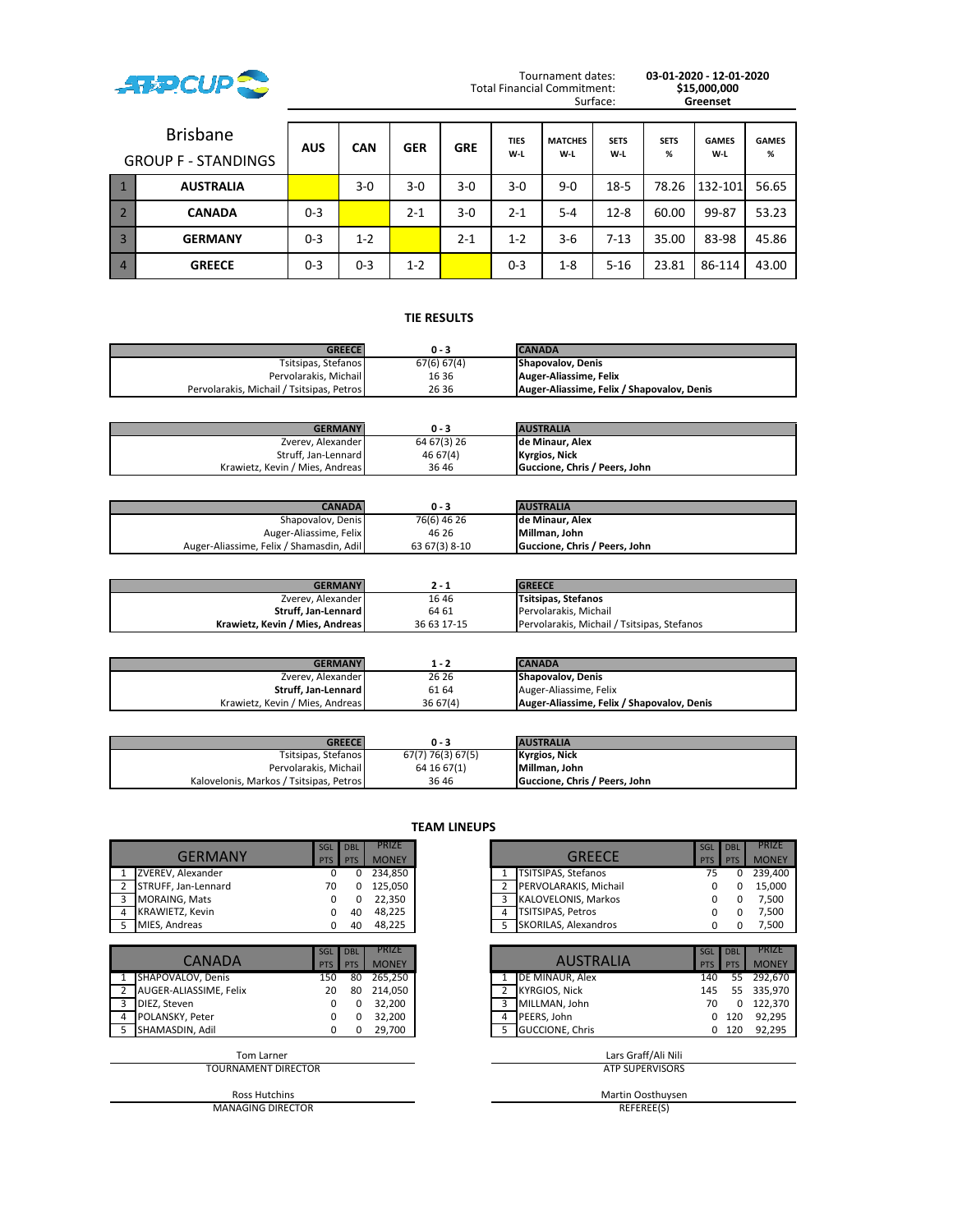

Tournament dates: **03-01-2020 - 12-01-2020** Surface: **Greenset**

|                | Perth<br><b>GROUP B - STANDINGS</b> | <b>ESP</b> | JPN     | <b>GEO</b> | <b>URU</b> | <b>TIES</b><br>W-L | <b>MATCHES</b><br>W-L | <b>SETS</b><br>W-L | <b>SETS</b><br>% | <b>GAMES</b><br>W-L | <b>GAMES</b><br>% |
|----------------|-------------------------------------|------------|---------|------------|------------|--------------------|-----------------------|--------------------|------------------|---------------------|-------------------|
|                | <b>SPAIN</b>                        |            | $3-0$   | $3-0$      | $3-0$      | 3-0                | $9 - 0$               | $18-2$             | 90.00            | 108-56              | 65.85             |
|                | <b>JAPAN</b>                        | $0 - 3$    |         | $2 - 1$    | 3-0        | 2-1                | $5 - 4$               | $11-9$             | 55.00            | 99-80               | 55.31             |
| $\overline{3}$ | <b>GEORGIA</b>                      | $0 - 3$    | $1 - 2$ |            | $2 - 1$    | $1 - 2$            | $3 - 6$               | $7 - 13$           | 35.00            | 72-100              | 41.86             |
| $\overline{4}$ | <b>URUGUAY</b>                      | $0 - 3$    | $0 - 3$ | $1 - 2$    |            | $0 - 3$            | $1 - 8$               | $4 - 16$           | 20.00            | 57-100              | 36.31             |

# **TIE RESULTS .**

| <b>JAPAN</b>                       | 3 - 0    | <b>URUGUAY</b>               |
|------------------------------------|----------|------------------------------|
| Nishioka, Yoshihito                | 60 61    | Cuevas, Pablo                |
| Soeda, Go                          | 61 63    | Cuevas, Martin               |
| Matsui. Toshihide / McLachlan. Ben | 76(5) 64 | Behar, Ariel / Cuevas, Pablo |

| <b>SPAIN</b>                            | 3 - 0 | <b>GEORGIA</b>                        |
|-----------------------------------------|-------|---------------------------------------|
| Nadal, Rafael                           | 6375  | Basilashvili, Nikoloz                 |
| Bautista Agut, Roberto                  | 60 60 | Metreveli, Aleksandre                 |
| Carreno Busta, Pablo / Lopez, Feliciano | 63 64 | Bakshi, Aleksandre / Tsivadze, George |

| <b>JAPAN</b>                       | 2 - 1    | <b>GEORGIA</b>                        |
|------------------------------------|----------|---------------------------------------|
| Nishioka. Yoshihito                | 62 63    | Basilashvili, Nikoloz                 |
| Soeda. Gol                         | 46 63 62 | Metreveli, Aleksandre                 |
| McLachlan, Ben / Matsui, Toshihide | 26 46    | Bakshi, Aleksandre / Tkemaladze, Zura |

| <b>SPAIN</b>                            | 3 - 0      | <b>URUGUAY</b>                      |
|-----------------------------------------|------------|-------------------------------------|
| Nadal, Rafael                           | 62 61      | Cuevas. Pablo                       |
| Bautista Agut, Roberto                  | 61 62      | Roncadelli, Franco                  |
| Carreno Busta, Pablo / Lopez, Feliciano | 61 36 10-3 | Behar, Ariel / Fumeaux, Juan Martin |

| <b>SPAIN</b>                         | 3 - 0         | <b>JAPAN</b>               |
|--------------------------------------|---------------|----------------------------|
| Nadal, Rafael                        | 76(4) 64      | Nishioka, Yoshihito        |
| Bautista Agut, Roberto               | 62 64         | Soeda. Go                  |
| Carreno Busta, Pablo / Nadal, Rafael | 76(5) 46 10-6 | McLachlan, Ben / Soeda, Go |

| <b>GEORGIA</b>                             | 2 - 1    | <b>URUGUAY</b>               |
|--------------------------------------------|----------|------------------------------|
| Basilashvili. Nikolozl                     | 64 16 64 | Cuevas, Pablo                |
| Metreveli, Aleksandre                      | 62 61    | Roncadelli, Franco           |
| Bakshi, Aleksandre / Metreveli, Aleksandre | 26 26    | Behar, Ariel / Cuevas, Pablo |

| <b>TEAM LINEUPS</b>                      |                          |                          |                              |                                         |                   |                          |
|------------------------------------------|--------------------------|--------------------------|------------------------------|-----------------------------------------|-------------------|--------------------------|
| <b>SPAIN</b>                             | <b>SGL</b><br><b>PTS</b> | <b>DBL</b><br><b>PTS</b> | PRIZE<br><b>MONEY</b>        | <b>JAPAN</b>                            | SGL<br><b>PTS</b> | <b>DBL</b><br><b>PTS</b> |
| NADAL, Rafael                            | 250                      | 95                       | 620,725                      | NISHIOKA, Yoshihito                     | 85                | 0                        |
| $\overline{2}$<br>BAUTISTA AGUT, Roberto | 305                      | 0                        | 724,350                      | 2<br>SOEDA, Go                          | 40                | 0                        |
| CARRENO BUSTA, Pablo<br>3                | 0                        | 250                      | 170,425                      | MATSUI, Toshihide<br>3                  | 0                 | 40                       |
| RAMOS-VINOLAS, Albert<br>4               | 0                        | 0                        | 96,450                       | MCLACHLAN, Ben<br>4                     | 0                 | 40                       |
| LOPEZ, Feliciano                         | $\Omega$                 | 155                      | 137,850                      | 5                                       |                   |                          |
|                                          |                          |                          |                              |                                         |                   |                          |
| <b>GEORGIA</b>                           | SGL<br><b>PTS</b>        | <b>DBL</b><br><b>PTS</b> | <b>PRIZE</b><br><b>MONEY</b> | <b>URUGUAY</b>                          | SGL<br><b>PTS</b> | <b>DBL</b><br><b>PTS</b> |
| BASILASHVILI, Nikoloz<br>1               | 35                       | 0                        | 199,250                      | CUEVAS, Pablo                           | 0                 | 40                       |
| METREVELI, Aleksandre<br>$\overline{2}$  | 15                       | ŋ                        | 52,450                       | <b>CUEVAS, Martin</b><br>$\overline{2}$ |                   | 0                        |
| TSIVADZE, George<br>3                    | $\Omega$                 | 0                        | 17,350                       | 3<br>FUMEAUX, Juan Martin               |                   | 0                        |
| BAKSHI, Aleksandre<br>4                  | $\Omega$                 | 40                       | 25,725                       | RONCADELLI, Franco<br>4                 | 0                 | 0                        |
| TKEMALADZE, Zura<br>-5                   | 0                        | 40                       | 25,725                       | <b>BEHAR, Ariel</b><br>5                | 0                 | 40                       |
| Tom Larner                               |                          |                          |                              | Lars Graff/Ali Nili                     |                   |                          |
| <b>TOURNAMENT DIRECTOR</b>               |                          |                          |                              | <b>ATP SUPERVISORS</b>                  |                   |                          |
| <b>Ross Hutchins</b>                     |                          |                          |                              | Martin Oosthuysen                       |                   |                          |
| <b>MANAGING DIRECTOR</b>                 |                          |                          |                              | REFEREE(S)                              |                   |                          |

|                        | SGL        | <b>DBL</b> | <b>PRIZE</b> |   |                     | SGL        | <b>DBL</b> | <b>PRIZE</b> |
|------------------------|------------|------------|--------------|---|---------------------|------------|------------|--------------|
| <b>SPAIN</b>           | <b>PTS</b> | <b>PTS</b> | <b>MONEY</b> |   | <b>JAPAN</b>        | <b>PTS</b> | PTS        | <b>MONEY</b> |
| NADAL. Rafael          | 250        | 95         | 620.725      |   | NISHIOKA, Yoshihito | 85         |            | 143.500      |
| BAUTISTA AGUT, Roberto | 305        |            | 724.350      |   | SOEDA. Go           | 40         |            | 104.900      |
| CARRENO BUSTA, Pablo   |            | 0.250      | 170.425      |   | MATSUI, Toshihide   |            | 40         | 35.575       |
| RAMOS-VINOLAS, Albert  |            |            | 96.450       | 4 | MCLACHLAN, Ben      |            | 40         | 48.075       |
| LOPEZ, Feliciano       |            | 155        | 137.850      |   |                     |            |            |              |

| <b>GEORGIA</b>        | SGL<br><b>PTS</b> | <b>DBL</b><br><b>PTS</b> | <b>PRIZE</b><br><b>MONEY</b> | <b>URUGUAY</b>              | SGL<br><b>PTS</b> | <b>DBL</b><br><b>PTS</b> |
|-----------------------|-------------------|--------------------------|------------------------------|-----------------------------|-------------------|--------------------------|
| BASILASHVILI, Nikoloz | 35                |                          | 199,250                      | CUEVAS, Pablo               |                   | 40                       |
| METREVELI, Aleksandre | 15                |                          | 52,450                       | <b>CUEVAS, Martin</b>       |                   |                          |
| TSIVADZE, George      |                   |                          | 17.350                       | <b>FUMEAUX, Juan Martin</b> |                   |                          |
| BAKSHI, Aleksandre    |                   | 40                       | 25,725                       | RONCADELLI, Franco          |                   |                          |
| TKEMALADZE, Zura      |                   | 40                       | 25.725                       | <b>BEHAR, Ariel</b>         |                   | 40                       |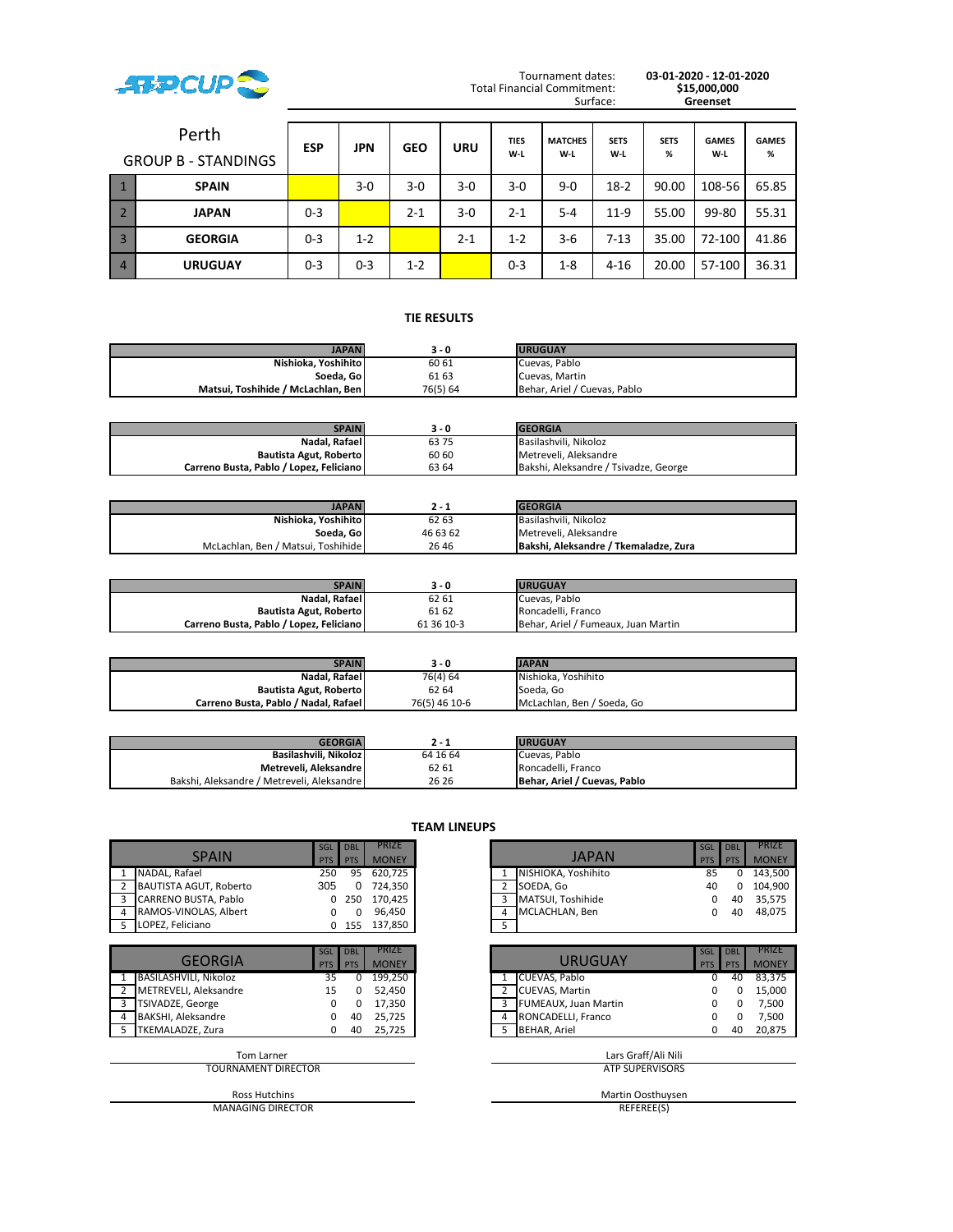

Tournament dates: **03-01-2020 - 12-01-2020** Surface: **Greenset**

|                | Perth<br><b>GROUP D - STANDINGS</b> | <b>RUS</b> | <b>ITA</b> | <b>NOR</b> | <b>USA</b> | <b>TIES</b><br>W-L | <b>MATCHES</b><br>W-L | <b>SETS</b><br>W-L | <b>SETS</b><br>% | <b>GAMES</b><br>W-L | <b>GAMES</b><br>% |
|----------------|-------------------------------------|------------|------------|------------|------------|--------------------|-----------------------|--------------------|------------------|---------------------|-------------------|
|                | <b>RUSSIA</b>                       |            | $3-0$      | $3-0$      | $2 - 1$    | 3-0                | $8 - 1$               | $16 - 4$           | 80.00            | 111-75              | 59.68             |
|                | <b>ITALY</b>                        | $0 - 3$    |            | $2 - 1$    | 3-0        | 2-1                | $5 - 4$               | $11-9$             | 55.00            | 94-94               | 50.00             |
| $\overline{3}$ | <b>NORWAY</b>                       | $0 - 3$    | $1 - 2$    |            | $2 - 1$    | $1 - 2$            | $3 - 6$               | $6 - 14$           | 30.00            | 80-106              | 43.01             |
| $\overline{4}$ | <b>USA</b>                          | $1 - 2$    | $0 - 3$    | $1 - 2$    |            | $0 - 3$            | $2 - 7$               | $8 - 14$           | 36.36            | 100-110             | 47.62             |

# **TIE RESULTS .**

| <b>USA</b>                     | 1 - 2           | <b>NORWAY</b>                    |
|--------------------------------|-----------------|----------------------------------|
| Isner, John                    | 76(3) 67(10) 57 | Ruud. Casper                     |
| Fritz, Taylor                  | 62 62           | Durasovic, Viktor                |
| Krajicek, Austin / Ram, Rajeev | 64 36 5-10      | Durasovic. Viktor / Ruud. Casper |

| <b>RUSSIA</b>                       | 3 - 0    | <b>ITALY</b>                     |
|-------------------------------------|----------|----------------------------------|
| Medvedev, Daniil                    | 16 61 63 | Fognini, Fabio                   |
| Khachanov, Karen I                  | 75 63    | Travaglia, Stefano               |
| Khachanov, Karen / Medvedev, Daniil | 64 63    | Bolelli, Simone / Lorenzi, Paolo |

| <b>ITALY</b>                     |          | <b>NORWAY</b>                    |
|----------------------------------|----------|----------------------------------|
| Fognini, Fabio                   | 26 26    | Ruud, Casper                     |
| Travaglia, Stefano               | 61 61    | Durasovic, Viktor                |
| Bolelli, Simone / Fognini, Fabio | 63 76(3) | Durasovic, Viktor / Ruud, Casper |

| <b>RUSSIA</b>                       |          | <b>USA</b>                     |
|-------------------------------------|----------|--------------------------------|
| Medvedev, Daniil                    | 63 61    | Isner, John                    |
| Khachanov, Karen                    | 36 75 61 | Fritz. Tavlor                  |
| Khachanov, Karen / Medvedev, Daniil | 3646     | Krajicek, Austin / Ram, Rajeev |

| <b>RUSSIA</b>                               | 3 - 0    | <b>NORWAY</b>                    |
|---------------------------------------------|----------|----------------------------------|
| Medvedev, Daniil                            | 63 76(6) | Ruud, Casper                     |
| Khachanov, Karen I                          | 62 61    | Durasovic, Viktor                |
| Gabashvili, Tevmuraz / Kravchuk, Konstantin | 76(4) 64 | Durasovic, Viktor / Ruud, Casper |

| <b>ITALY</b>                     | 3 - 0         | <b>USA</b>                     |
|----------------------------------|---------------|--------------------------------|
| Fognini, Fabio                   | 64 76(5)      | Isner, John                    |
| Travaglia, Stefano               | 76(3) 76(1)   | Fritz. Taylor                  |
| Bolelli, Simone / Fognini, Fabio | 64 67(5) 10-3 | Krajicek, Austin / Ram, Rajeev |

| <b>RUSSIA</b>                   | SGL<br><b>PTS</b> | <b>DBL</b><br><b>PTS</b> | PRIZE<br><b>MONEY</b> |                | <b>ITALY</b>             | SGL<br><b>PTS</b> | <b>DBL</b><br>PTS | <b>PRIZE</b><br><b>MONEY</b> |
|---------------------------------|-------------------|--------------------------|-----------------------|----------------|--------------------------|-------------------|-------------------|------------------------------|
| MEDVEDEV, Daniil                | 255               | 40                       | 477,095               |                | FOGNINI, Fabio           | 65                | 80                | 275,850                      |
| KHACHANOV, Karen                | 155               | 40                       | 393,445               | 2              | TRAVAGLIA, Stefano       | 55                |                   | 119,900                      |
| GABASHVILI, Teymuraz<br>3       | $\Omega$          | 95                       | 84,745                | 3              | LORENZI, Paolo           | <sup>0</sup>      | <sup>0</sup>      | 32,200                       |
| NEDELKO, Ivan<br>4              | 0                 | 0                        | 54,670                |                | GIANNESSI, Alessandro    | 0                 |                   | 32,200                       |
| <b>KRAVCHUK, Konstantin</b>     | 0                 | 95                       | 79,745                | 5              | <b>BOLELLI, Simone</b>   |                   | 80                | 48,950                       |
|                                 |                   |                          |                       |                |                          |                   |                   |                              |
| <b>USA</b>                      | SGL<br><b>PTS</b> | <b>DBL</b><br>PTS        | PRIZE<br><b>MONEY</b> |                | <b>NORWAY</b>            | SGL<br><b>PTS</b> | <b>DBL</b><br>PTS | <b>PRIZE</b><br><b>MONEY</b> |
| ISNER, John                     | <sup>0</sup>      | ŋ                        | 150,000               |                | RUUD, Casper             | 130               | 40                | 172,025                      |
| FRITZ, Taylor<br>$\overline{2}$ | 20                |                          | 102,600               | $\overline{2}$ | DURASOVIC, Viktor        | 0                 | 40                | 33,225                       |
| 3<br>PAUL, Tommy                | 0                 | 0                        | 20,000                | 3              | HELLUM-LILLEENGEN, Lukas | 0                 | 0                 | 17,350                       |
| RAM, Rajeev                     | 0                 | 40                       | 28,375                |                | HOEYERAAL, Herman        | 0                 | 0                 | 17,350                       |
| <b>KRAJICEK, Austin</b>         | 0                 | 40                       | 28,375                | 5              | RIVERA, Leyton           |                   | 0                 | 17,350                       |
| <b>Tom Larner</b>               |                   |                          |                       |                | Lars Graff/Ali Nili      |                   |                   |                              |
| <b>TOURNAMENT DIRECTOR</b>      |                   |                          |                       |                | <b>ATP SUPERVISORS</b>   |                   |                   |                              |
| <b>Ross Hutchins</b>            |                   |                          |                       |                | Martin Oosthuysen        |                   |                   |                              |

MANAGING DIRECTOR

**TEAM LINEUPS**

|                      | SGL DBL    |             | <b>PRIZE</b> |  |                        | SGL DBL    |            | <b>PRIZE</b> |
|----------------------|------------|-------------|--------------|--|------------------------|------------|------------|--------------|
| <b>RUSSIA</b>        | <b>PTS</b> | <b>TPTS</b> | <b>MONEY</b> |  | <b>ITALY</b>           | <b>PTS</b> | <b>PTS</b> | <b>MONEY</b> |
| MEDVEDEV, Daniil     | 255        | 40          | 477.095      |  | FOGNINI, Fabio         | 65         | 80         | 275.850      |
| KHACHANOV, Karen     | 155        | 40          | 393.445      |  | TRAVAGLIA, Stefano     | 55         |            | 119.900      |
| GABASHVILI, Teymuraz |            | 95          | 84,745       |  | LORENZI, Paolo         |            |            | 32,200       |
| NEDELKO, Ivan        |            |             | 54.670       |  | GIANNESSI, Alessandro  |            |            | 32.200       |
| KRAVCHUK, Konstantin |            | 95          | 79,745       |  | <b>BOLELLI, Simone</b> |            | 80         | 48,950       |

|                  | SGL        | <b>DBL</b> | <b>PRIZE</b> |   |                          | $\blacksquare$ SGL $\blacksquare$ | <b>DBL</b> |              |
|------------------|------------|------------|--------------|---|--------------------------|-----------------------------------|------------|--------------|
| USA              | <b>PTS</b> | <b>PTS</b> | <b>MONEY</b> |   | <b>NORWAY</b>            | <b>PTS</b>                        | <b>PTS</b> | <b>MONEY</b> |
| ISNER, John      |            |            | 150,000      |   | RUUD, Casper             | 130                               | 40         | 172,025      |
| FRITZ, Taylor    | 20         |            | 102,600      |   | DURASOVIC, Viktor        |                                   | 40         | 33,225       |
| PAUL, Tommy      |            |            | 20,000       |   | HELLUM-LILLEENGEN, Lukas |                                   |            | 17,350       |
| RAM, Rajeev      |            | 40         | 28,375       | 4 | <b>HOEYERAAL, Herman</b> |                                   |            | 17,350       |
| KRAJICEK, Austin |            | 40         | 28,375       |   | RIVERA, Leyton           |                                   |            | 17,350       |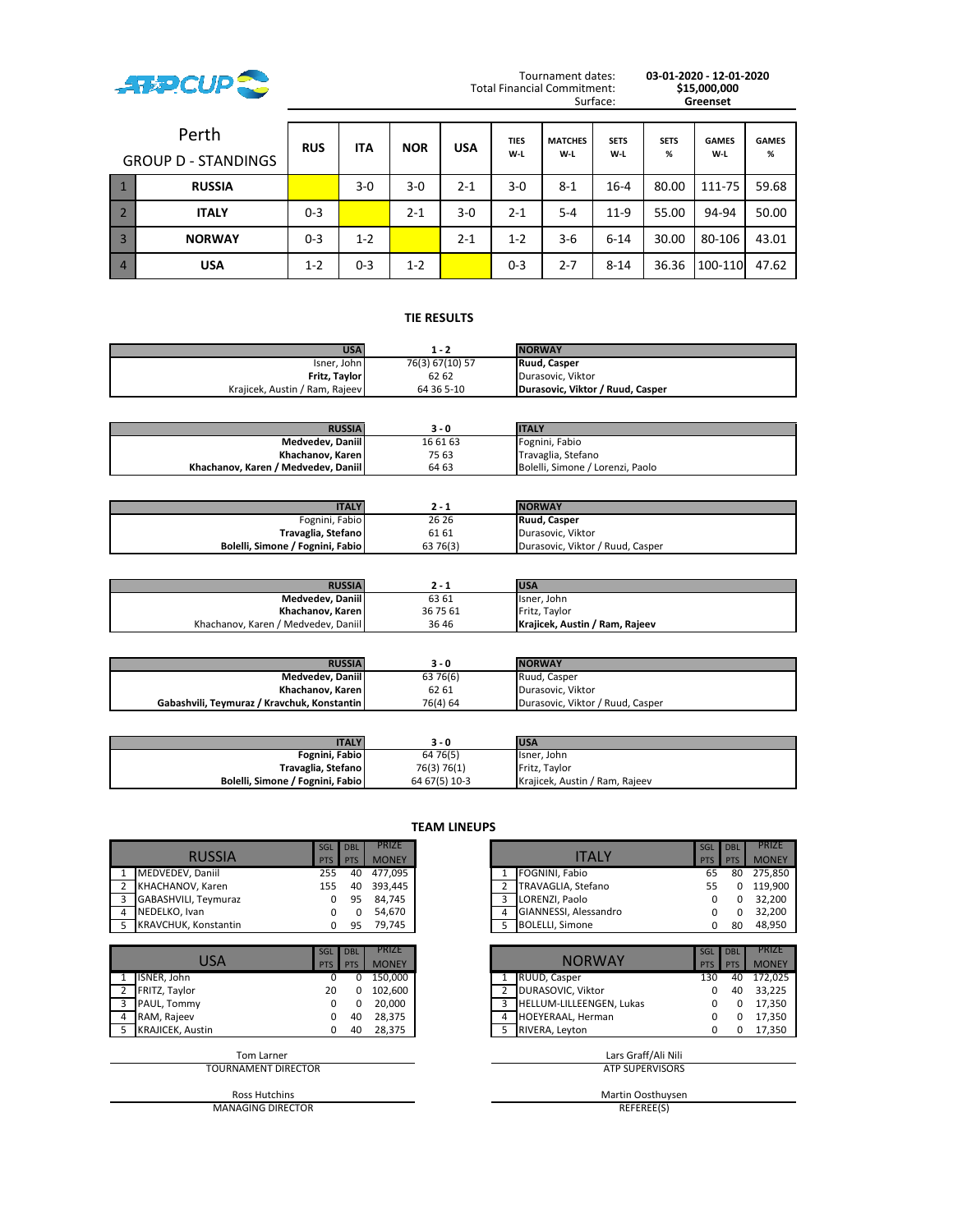

Tournament dates: **03-01-2020 - 12-01-2020** Surface: **Greenset**

|                | Sydney<br><b>GROUP C - STANDINGS</b> | <b>GBR</b> | <b>BEL</b> | <b>BUL</b> | <b>MDA</b> | <b>TIES</b><br>W-L | <b>MATCHES</b><br>$W-L$ | <b>SETS</b><br>$W-L$ | <b>SETS</b><br>% | <b>GAMES</b><br>W-L | <b>GAMES</b><br>% |
|----------------|--------------------------------------|------------|------------|------------|------------|--------------------|-------------------------|----------------------|------------------|---------------------|-------------------|
|                | <b>GREAT BRITAIN</b>                 |            | $2 - 1$    | $1 - 2$    | $3-0$      | $2 - 1$            | $6 - 3$                 | $14-7$               | 66.67            | 106-80              | 56.99             |
|                | <b>BELGIUM</b>                       | $1 - 2$    |            | $2 - 1$    | $3-0$      | $2 - 1$            | $6 - 3$                 | $12 - 10$            | 54.55            | 103-97              | 51.50             |
| $\overline{3}$ | <b>BULGARIA</b>                      | $2 - 1$    | $1 - 2$    |            | $2 - 1$    | $2 - 1$            | $5 - 4$                 | $13 - 10$            | 56.52            | 105-92              | 53.30             |
| $\overline{4}$ | <b>MOLDOVA</b>                       | $0 - 3$    | $0 - 3$    | $1 - 2$    |            | $0 - 3$            | $1 - 8$                 | $4 - 16$             | 20.00            | 71-116              | 37.97             |

## **TIE RESULTS .**

| <b>BELGIUM</b>                 | 3 - 0            | <b>MOLDOVA</b>                    |
|--------------------------------|------------------|-----------------------------------|
| Goffin, David                  | 64 61            | Albot. Radu                       |
| Darcis. Steve I                | 64 67 (4) 75     | Cozbinov. Alexander               |
| Gille, Sander / Vliegen, Joran | 67(5) 76(4) 11-9 | Albot. Radu / Cozbinov. Alexander |

| <b>GREAT BRITAIN</b>           | 1 - 2            | <b>BULGARIA</b>                       |
|--------------------------------|------------------|---------------------------------------|
| Evans, Daniel                  | 62 46 16         | <b>Dimitrov, Grigor</b>               |
| Norrie, Cameron                | 62 36 62         | Kuzmanov, Dimitar                     |
| Murray, Jamie / Salisbury, Joe | 67(5) 76(2) 9-11 | Dimitrov, Grigor / Lazarov, Alexandar |

| <b>BULGARIA</b>                       | 2 - 1    | <b>MOLDOVA</b>                    |
|---------------------------------------|----------|-----------------------------------|
| Dimitrov, Grigor                      | 62 63    | Albot. Radu                       |
| Kuzmanov, Dimitar                     | 6175     | Cozbinov. Alexander               |
| Dimitrov, Grigor / Lazarov, Alexandar | 46 67(4) | Albot, Radu / Cozbinov, Alexander |

| <b>BELGIUM</b>                 | 1 - 2    | <b>GREAT BRITAIN</b>           |
|--------------------------------|----------|--------------------------------|
| Goffin. David                  | 4646     | Evans, Daniel                  |
| Darcis, Stevel                 | 62 64    | Norrie, Cameron                |
| Gille, Sander / Vliegen, Joran | 36 67(7) | Murray, Jamie / Salisbury, Joe |

| <b>GREAT BRITAIN</b>           | 3 - 0 | <b>IMOLDOVA</b>                   |
|--------------------------------|-------|-----------------------------------|
| Evans. Daniel                  | 62 62 | Albot. Radu                       |
| Norrie. Cameron                | 62 62 | Cozbinov. Alexander               |
| Murray, Jamie / Salisbury, Joe | 62 63 | Albot. Radu / Cozbinov. Alexander |

| <b>BELGIUM</b>                 | 2 - 1      | <b>BULGARIA</b>                       |
|--------------------------------|------------|---------------------------------------|
| Goffin, David                  | 46 62 62   | Dimitrov, Grigor                      |
| Darcis, Steve                  | 06 36      | Kuzmanov. Dimitar                     |
| Gille, Sander / Vliegen, Joran | 36 64 10-7 | Dimitrov, Grigor / Lazarov, Alexandar |

| <b>BELGIUM</b>                | SGL<br><b>PTS</b> | <b>DBL</b><br>PTS        | PRIZE<br><b>MONEY</b>        | <b>GREAT BRITAIN</b>        | SGL<br><b>PTS</b> | <b>DBL</b><br>PTS | <b>PRIZE</b><br><b>MONEY</b> |
|-------------------------------|-------------------|--------------------------|------------------------------|-----------------------------|-------------------|-------------------|------------------------------|
| GOFFIN, David                 | 220               | 0                        | 376,850                      | <b>EVANS, Daniel</b>        | 200               | 0                 | 236,850                      |
| DARCIS, Steve                 | 45                | 0                        | 119,900                      | NORRIE, Cameron<br>2        | 40                |                   | 119,900                      |
| <b>COPPEJANS, Kimmer</b><br>3 | $\Omega$          | 0                        | 32,200                       | WARD, James<br>3            | <sup>0</sup>      | 0                 | 27,200                       |
| GILLE, Sander<br>4            | $\Omega$          | 80                       | 56,450                       | SALISBURY, Joe              | 0                 | 80                | 56,450                       |
| VLIEGEN, Joran<br>5           | 0                 | 80                       | 56,450                       | MURRAY, Jamie<br>5          | 0                 | 80                | 66,450                       |
|                               |                   |                          |                              |                             |                   |                   |                              |
| <b>BULGARIA</b>               | SGL<br><b>PTS</b> | <b>DBL</b><br><b>PTS</b> | <b>PRIZE</b><br><b>MONEY</b> | <b>MOLDOVA</b>              | SGL<br><b>PTS</b> | <b>DBL</b><br>PTS | <b>PRIZE</b><br><b>MONEY</b> |
| <b>DIMITROV, Grigor</b>       | 70                | 40                       | 256,875                      | ALBOT, Radu                 | <sup>0</sup>      | 40                | 83,375                       |
| KUZMANOV, Dimitar             | 40                |                          | 89,900                       | COZBINOV, Alexander         |                   | 40                | 23,375                       |
| LAZAROV, Alexandar<br>3       | $\Omega$          | 40                       | 35,575                       | MATVIEVICI, Egor<br>3       | 0                 | 0                 | 7,500                        |
| ANDREEV, Adrian<br>4          | $\Omega$          | 0                        | 27,200                       | <b>BASKOV, Dmitrii</b><br>4 | 0                 | 0                 | 7,500                        |
| DONSKI, Alexander<br>5        | $\Omega$          | 0                        | 27,200                       | 5                           |                   |                   |                              |
| <b>Tom Larner</b>             |                   |                          |                              | Lars Graff/Ali Nili         |                   |                   |                              |
| TOURNAMENT DIRECTOR           |                   |                          |                              | <b>ATP SUPERVISORS</b>      |                   |                   |                              |
| <b>Ross Hutchins</b>          |                   |                          |                              | Martin Oosthuysen           |                   |                   |                              |

MANAGING DIRECTOR

**TEAM LINEUPS**

|                   | SGL DBL    |            | <b>PRIZE</b> |   |                      | SGL        | <b>DBL</b> |              |
|-------------------|------------|------------|--------------|---|----------------------|------------|------------|--------------|
| <b>BELGIUM</b>    | <b>PTS</b> | <b>PTS</b> | <b>MONEY</b> |   | <b>GREAT BRITAIN</b> | <b>PTS</b> | PTS        | <b>MONEY</b> |
| GOFFIN, David     | 220        |            | 376.850      |   | <b>EVANS, Daniel</b> | 200        |            | 236.850      |
| DARCIS. Steve     | 45         |            | 119.900      |   | NORRIE, Cameron      | 40         |            | 119.900      |
| COPPEJANS, Kimmer |            |            | 32,200       |   | WARD, James          |            |            | 27.200       |
| GILLE, Sander     |            | 80         | 56.450       | 4 | SALISBURY, Joe       |            | 80         | 56,450       |
| VLIEGEN, Joran    |            | 80         | 56,450       |   | MURRAY, Jamie        |            | 80         | 66,450       |

|                    | SGL        | <b>DBL</b> | <b>PRIZE</b> |  |                     | SGL        | <b>DBL</b> | <b>PRIZE</b> |
|--------------------|------------|------------|--------------|--|---------------------|------------|------------|--------------|
| <b>BULGARIA</b>    | <b>PTS</b> | <b>PTS</b> | <b>MONEY</b> |  | <b>MOLDOVA</b>      | <b>PTS</b> | <b>PTS</b> | <b>MONEY</b> |
| DIMITROV, Grigor   | 70         | 40         | 256,875      |  | ALBOT. Radu         |            | 40         | 83.375       |
| KUZMANOV, Dimitar  | 40         |            | 89.900       |  | COZBINOV, Alexander |            | 40         | 23,375       |
| LAZAROV, Alexandar |            | 40         | 35,575       |  | MATVIEVICI, Egor    |            |            | 7.500        |
| ANDREEV. Adrian    |            |            | 27.200       |  | BASKOV, Dmitrii     |            |            | 7,500        |
| DONSKI, Alexander  |            |            | 27,200       |  |                     |            |            |              |